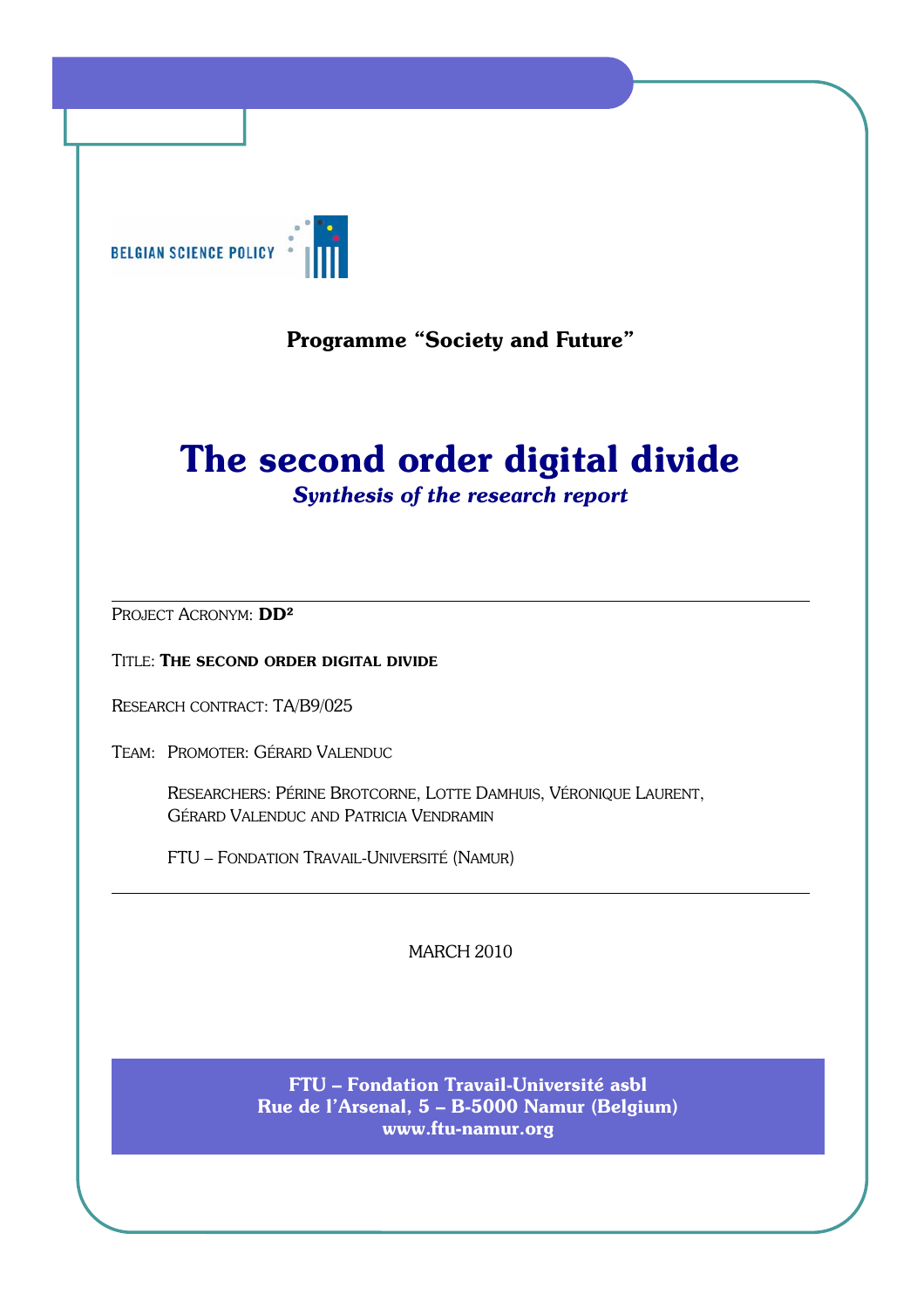# **THE SECOND ORDER DIGITAL DIVIDE – SYNTHESIS**

In Belgium, the first order digital divide, i.e. the gaps between different population groups according to their access to computers and the Internet, has been significantly reduced over the last five years, although it has not yet been eliminated altogether. As in other European countries, the continuous expansion of information and communication technologies (ICT) has revealed new disparities, this time in the manner in which ICT are used. Many authors have called this "the second order digital divide". This concept assumes a gradual shift of inequality, from ICT access to ICT use. This assumption is often raised in scientific literature and in some national programmes for digital inclusion. However it has been studied very little from an empirical angle. The methods used to study disparities as regards ICT access, i.e. essentially various statistical surveys, are less relevant when it comes to understanding the disparities in terms of usage and to link them with issues of social inclusion or social inequality. That is why this research is based on a qualitative approach, relying on the stories and the perceptions of users. This choice required the construction of an adequate conceptual framework, centred on the concept of usage. In this research, the term *usage* not only designates the *use* of ICT but also the behaviour, the expectations and the perceptions of users.

#### **An overview of knowledge concerning the second order digital divide**

The first studies on the concept of the second order digital divide are quite recent (since 2002). They are based on the observation that the progressive democratisation of Internet access is not a sufficient condition for the development of ICT use by all and for all. New disparities were created among users. One hypothesis advanced by several studies is that these new divisions are primarily related to an unequal distribution of digital skills. The distinction between instrumental skills, informational skills (related to the format and the substance of digital content) and strategic skills (meaningful use in function of a purpose) highlights the growing importance of the latter two categories, as the supply of services develops and usages become more diverse. The appropriation process for ICT moreover requires a series of core generic competences including language skills and an aptitude for lifelong learning. Next to these cognitive resources (digital and generic skills), social resources, i.e., the resources of one's network or professional and personal environment, also play an important role in the development and diversification of ICT usage.

A conceptual shortcut is established as it were: the second order digital divide is largely made up of inequalities in skills. In order to bridge this gap we need to start building skills through continuous training programmes and support programmes for users, which are primarily aimed at social groups that have been identified as potentially disadvantaged in terms of social and cognitive resources. This is the option chosen in several national action plans for digital inclusion, namely in Belgium, Great Britain and the Netherlands.

While the theory of the second order digital divide refers to the concept of usage, the measurement of this divide is all too often limited to parameters associated with use. The surveys concerning the use of ICT provide a series of descriptive elements related to user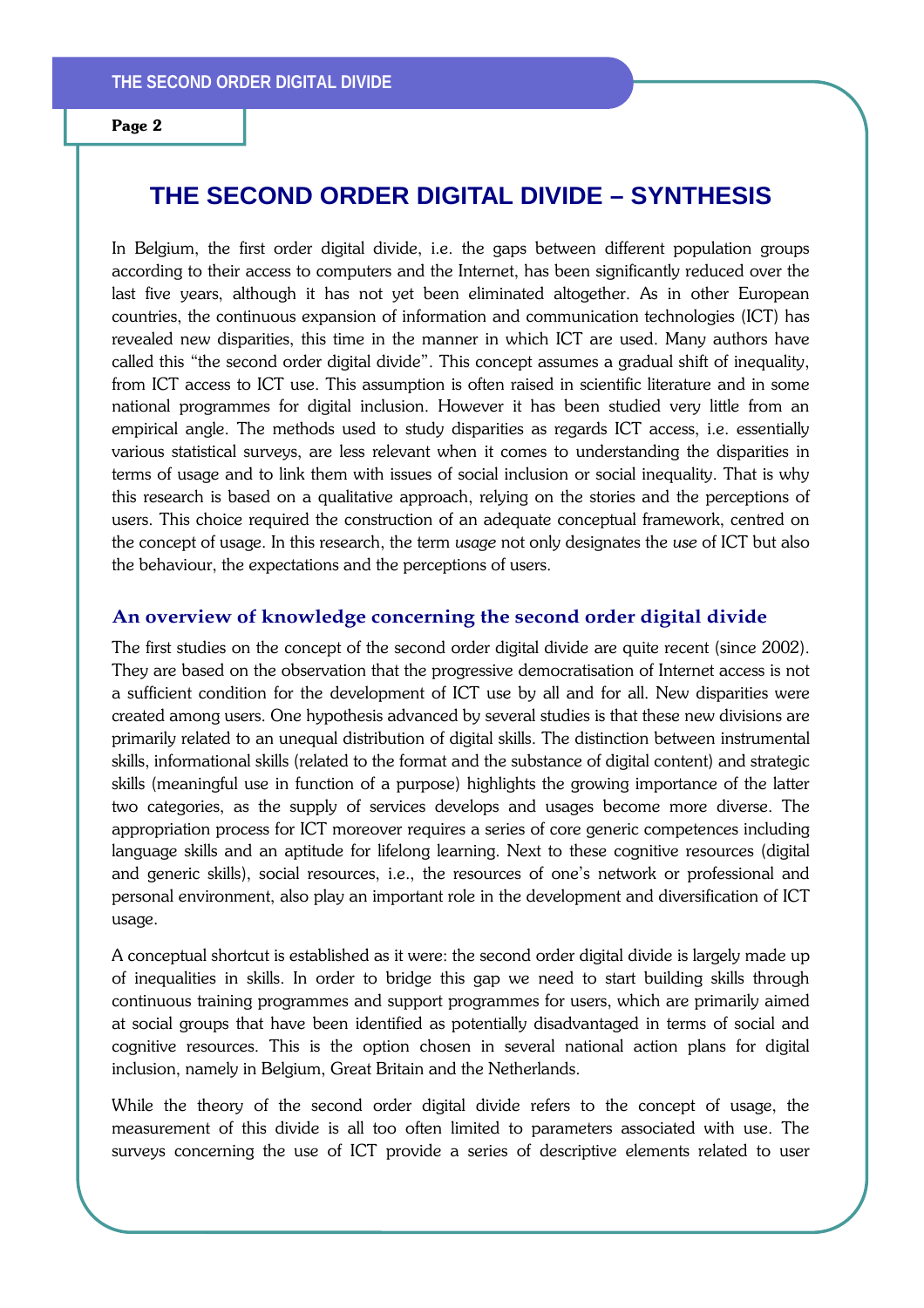practices. It is thus possible to paint a statistical picture of the diversification of the conditions and areas of ICT use.

This statistical portrait teaches us that once the barrier of access has been scaled people start using their computer and the Internet on a regular and even assiduous basis. Internet is mainly used at home. While most Internet users routinely use mail and browsers, the other areas present more contrasting user patterns. Generally the Internet and computers are used most frequently for communication and daily life information services. Use for audiovisual entertainment purposes is less widespread, especially in the 25+ category. Only 20 to 30% of users use ICT for learning, culture, interaction with public services and online commerce. The production and sharing of online content is still in an early stage. Surveys also show that the vast majority of users have acquired their ICT skills through practice and self-study. School education only plays a significant role for the younger and the highly educated. In general people make use of the possibilities of ICT in a rather limited and variable manner.

#### **The elaboration of a conceptual framework focusing on usage**

Usage, i.e. the social practice built up ICT use, is at the heart of this conceptual framework. The concept of usage has been operationalised through three specific concepts: the usage territory, the usage framework and the user trajectory.

- *The usage territory* is characterised specifically by the nature and extent of areas of use and their intensity (frequency and duration). This helps to understand the manner in which ICT is effectively incorporated in daily life.
- *The usage framework* is a broader and more abstract concept, which describes the type of social activities in which the use of ICT is incorporated. The place and meaning of usage, in personal and in social life, are essential elements of the usage framework. ICT usage takes on a symbolic, identity or utilitarian meaning, which can change over time.
- *The user trajectory* describes the transformation of the usage territory and the usage framework over time. Special attention is paid to the dimension of freedom or constraint in the user trajectories as well as to the dimension of meaning and motivation.

The aim of this research is not to study ICT usage per se, but to relate this usage to social issues, which are often presented in terms of a risk of inequality or exclusion. It therefore became necessary to precise our reading frame of the social issues related to the digital divide.

- *Inclusion or social integration*. This is a gateway for thinking about the issue of "living together" in our society and the risks of marginalisation as a result of the use of ICT. In this study we have taken into account five areas of inclusion: productive activities, social activities, consumer activities, political or civic activities and personal development.
- The *digital inequalities* are inequalities in relation to the social norm of the information society. This norm primarily requires ICT access for all and ICT use by all. This norm of *generalised access* requires that everybody acquires basic digital skills, or digital literacy. Beyond the requirement of access to ICT, the norm of the information society also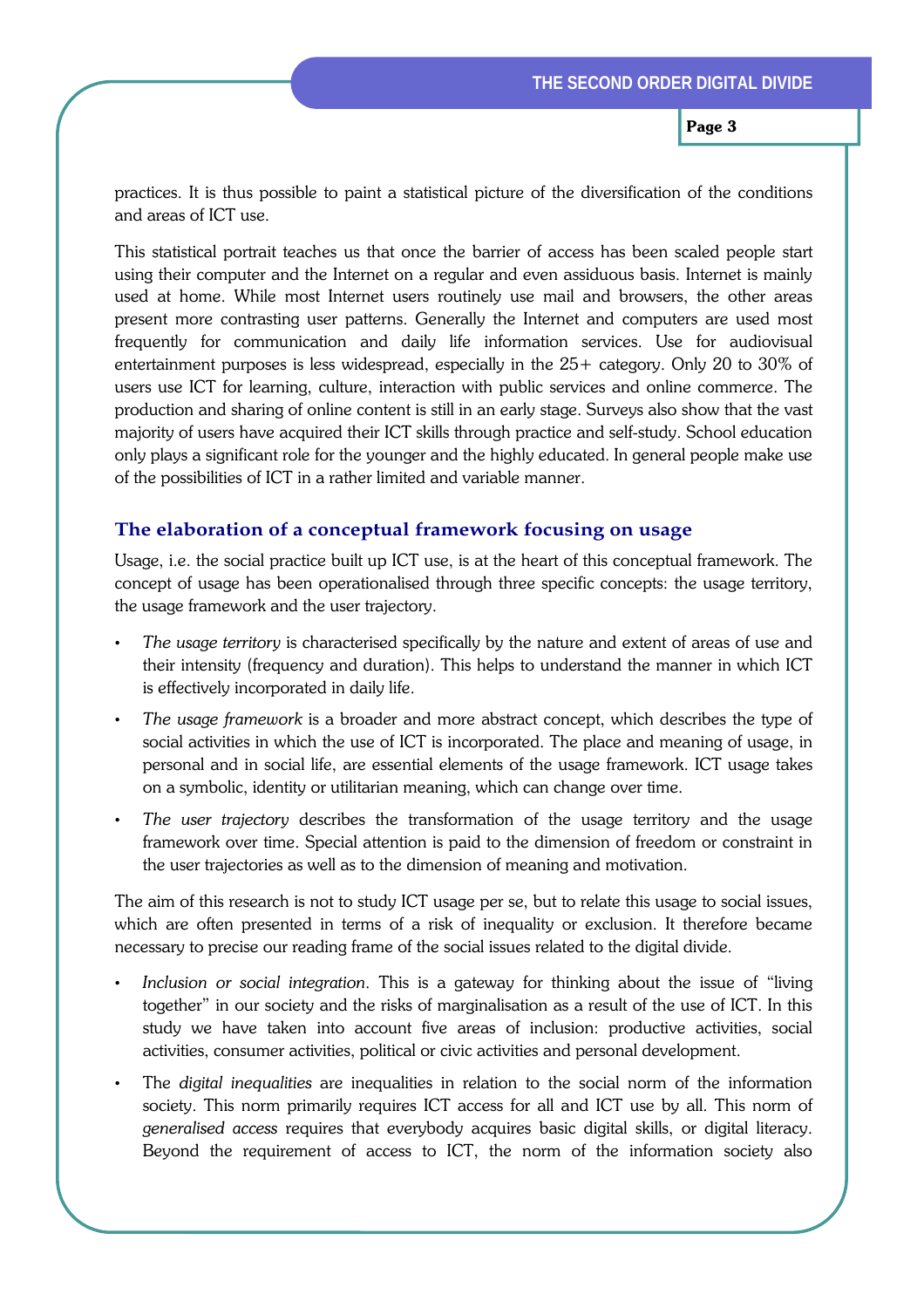advocates the adoption of certain *models of ICT use* that are primarily related to the professional sphere, to the sphere of public services, and to the sphere of consumption, in response to economic and institutional expectations. Finally, next to these expectations in terms of use, the norm of the information society can also be translated in terms of *norms of individual and collective behaviours* in the areas of education, communication and entertainment for example. The social norm of the information society is the backdrop against which the user trajectories are developed.

- *The resources, capabilities and choices.* Material, cognitive and social resources, which are traditionally mentioned in theories related to the digital divide, largely coincide with the classification of three types of capital, as proposed by Bourdieu: economic, cultural and social capital. The approach in terms of resources or capital however seems insufficient. It was completed by the concept of capability, which was borrowed from Sen's work. This is the ability of a person to convert his skills and resources into outputs (results, accomplishments) in a given context of opportunities. According to Sen, the uneven distribution of capabilities is at the heart of social inequalities.
- *Vulnerability.* The notion of vulnerability implies the anticipation of risks that an individual runs of seeing his living conditions or personal circumstances degrade. The digital vulnerability however also encompasses a threat, related to the imposition of norms and behaviours that are typical of the information society and a capacity of response, which consists of taking advantage of the opportunities offered by ICT to transform them into effective uses, and which enable an individual to protect him/herself from these risks.

This conceptual framework has thus been considerably expanded compared to the initial approach in terms of skills and motivation. Compared with the challenge of social integration, the conceptual framework now focuses on *vulnerability,* rather than on inequalities, and highlights the dialectics of opportunities and risks.

#### **The development of a creative methodology**

The conceptual framework focused on usage feeds the empirical part of research. The working method is primarily based on a qualitative approach, through the design and implementation of semi-directive in-depth interviews, including a biographical dimension, with computer and Internet users; 68 interviews, which on average lasted 1 to 1.5 hrs, make up the original empirical basis of this research. The individuals were selected according to a predetermined set of criteria, in accordance with the objectives and hypotheses of the research. The latter have been translated into a common interview guide.

The analytic phase seeks to grasp the meaning of these individual experiences and their relation with the general characteristics of a social environment in the disparate proliferation of personal stories of ICT users. In the research methodology the use of a typological analysis was deemed necessary, appropriate and useful. Necessary because typologies help reduce complexity. Appropriate because it helps to make sense of individual stories in a rational knowledge project. Useful because the typology is a heuristic tool that serves as an intermediary stage between an initial research question and future conclusions.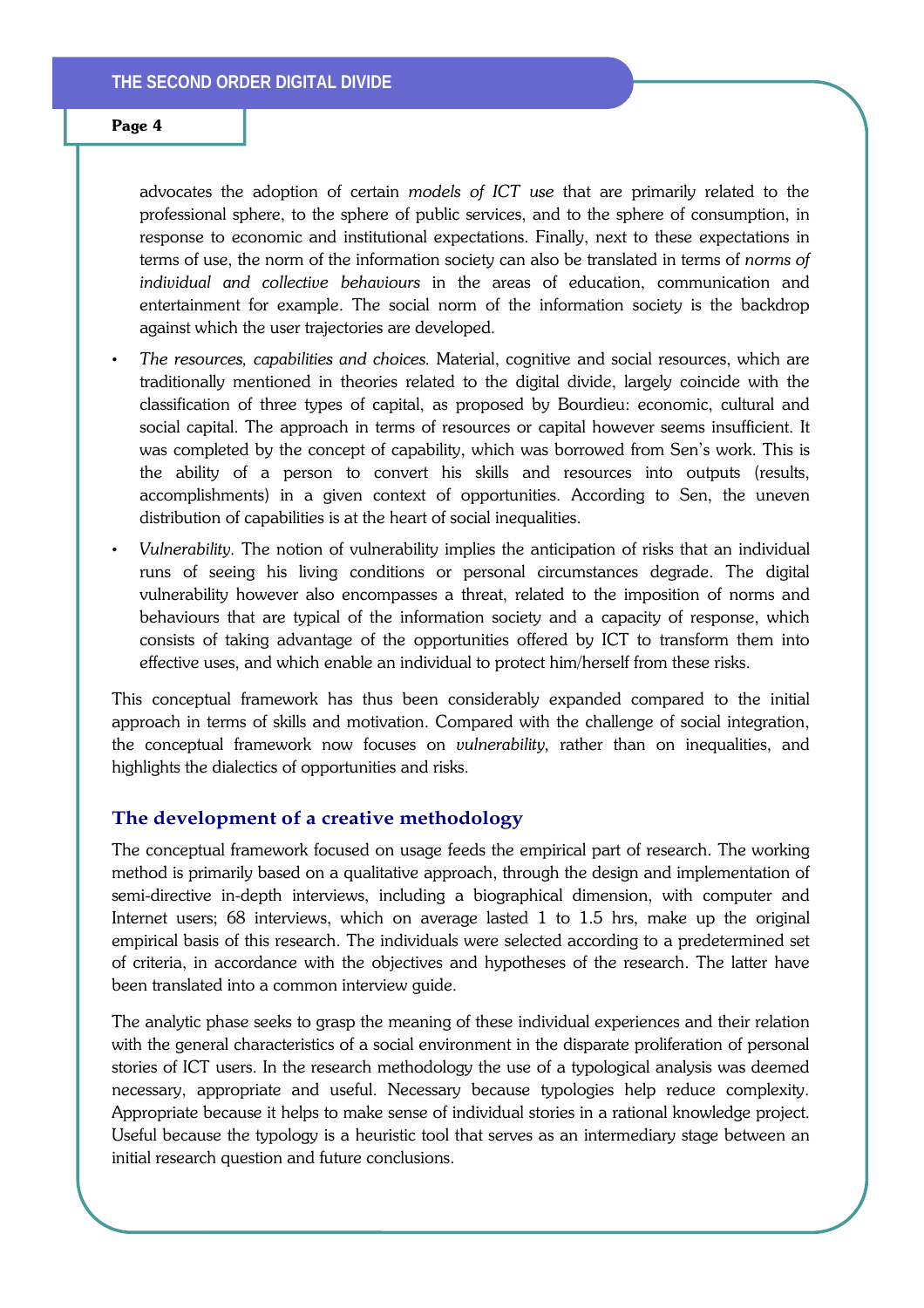A suggested typology of users was elaborated. It is organised around two dimensions, which appear to differentiate the individual sets of trajectories: the motivation or initial impetus (more or less free or constrained) and the perceived usefulness (from low to high). More than sociodemographic variables these dimensions contribute to understanding what these individual trajectories have in common and how they are fundamentally different.

In a second stage, a cross-sectional analysis was used to test the relevance of the classic sociodemographic variables for interpreting these user trajectories and for assessing the importance of other parameters such as available resources (economic, social or cultural), the symbolic value and the meaning of ICT usage, the attitude to learning. This contributes to the development, in a third stage, of an analysis in terms of social integration and vulnerability, and subsequently to identify the trajectories and the profiles of individuals who are more or less vulnerable in their usage environment.

# **A typology of users**

Based on an analysis of the interviews a typology of ICT users was established. The two core dimensions of this typology are initial motivation and perceived usefulness.

- *Motivation or the initial impetus* refers to the more or less obligatory nature or the elements (or contextual factors) that inspire an individual to become interested in computers and/or the Internet and to become a user. The motivation or initial impetus was characterised by three levels of constraint: high, medium, low.
- *The perceived usefulness* can be deduced from the usage framework specifically the meaning attributed by the individual to ICT usage – and the usage territory, i.e., the types and the nature of the ICT uses. Usefulness is qualified as "perceived" because it is not determined by the researchers, in a normative manner, but is expressed instead by the user. Three levels of perceived usefulness have been differentiated: high, medium or low.

These two elements – the motivation or initial impetus and the perceived usefulness – seem to structure the user trajectories, in terms of attitude towards learning, a quest for autonomy and the ability to assimilate the behavioural pattern that expected from a user who is considered to be "integrated" in the information society. The combination of these two dimensions helps to identify eight ideal types, which are differentiated by the starting point of their trajectory (the initial impetus) and a point of arrival (the usage territory).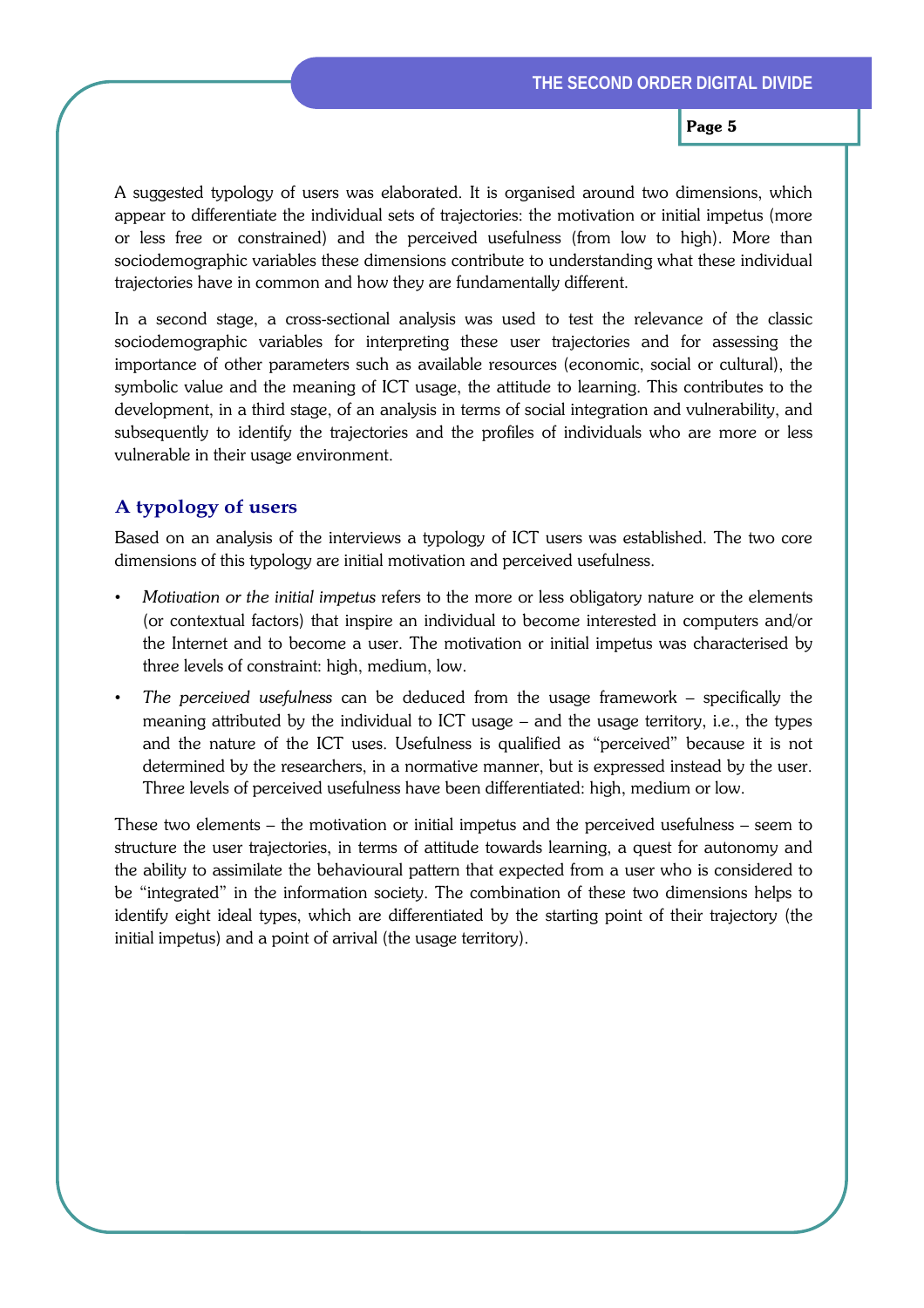# **THE SECOND ORDER DIGITAL DIVIDE**

#### Page 6

|                              |                         | PERCEIVED USEFULNESS                         |                                                   |                                              |
|------------------------------|-------------------------|----------------------------------------------|---------------------------------------------------|----------------------------------------------|
|                              |                         | High                                         | Medium                                            | Low                                          |
| MOTIVATION / INTIIAL IMPETUS | constraint<br>Strong    |                                              | Type 1<br>THE CONSCIENTIOUS<br><b>APPRENCTICE</b> | Type 2<br>THE DISTANT<br><b>SKILFUL USER</b> |
|                              | constraint<br>Medium    | Type 3<br>THE CLAIRVOYANT<br><b>FOLLOWER</b> | Type 4<br>THE ASSIDUOUS USER<br>BY DEFAULT        | Type 5<br>THE RESIGNED<br>SCEPTIC            |
|                              | Low to no<br>constraint | Type 6<br>THE EXPERT<br>ROUTINE USER         | Type 7<br>THE SEDUCED<br><b>CURIOUS</b>           | Type 8<br>THE CONFORMIST<br>CONSUMER         |

The distribution of individuals among the different types helps differentiate certain intuitive hypotheses as regards gender, age or even the level of education of users, because there are no cause and effect relations between certain sociodemographic characteristics and the fact that a user belongs to a given category. The main characteristics of the eight types are as follows.

- *The conscientious apprentice* is characterised by a conscious desire for professional integration or stabilisation and a need for social recognition. He has a positive and utilitarian relation with ICT but ICT is a controlled and limited aspect of his existence. He likes to learn but requires support and guidance. This type of profile is not particularly different in terms of age, educational or activity level variables. It may perhaps be somewhat more feminine, professionally active and middle-aged.
- *The distant skilful user* has had to familiarise himself with ICT for professional reasons. His usage territory of ICT is extended at work, but limited at home. The professional use has little impact on his private life because this type of user does not feel the need to use ICT at home and does not see why he should. This is a typically feminine profile, professionally active, older, from all levels of education.
- *The clairvoyant follower* adopted ICT under gentle pressure from his or her entourage; but this quickly turned into a personal interest. ICT and above all the Internet provide support for and amplify existing activities: they attribute positive symbolic value to ICT but in a controlled space and with a reflective attitude. A concern for autonomy and a proactive attitude also characterise this type of profile, which is essentially masculine and includes people who do or do not work. On average these users are older although this category does also include some people younger than 30.
- *The assiduous user by default* adopted ICT during his school years but the need for professional insertion constituted the decisive impetus. He uses the Internet in all its forms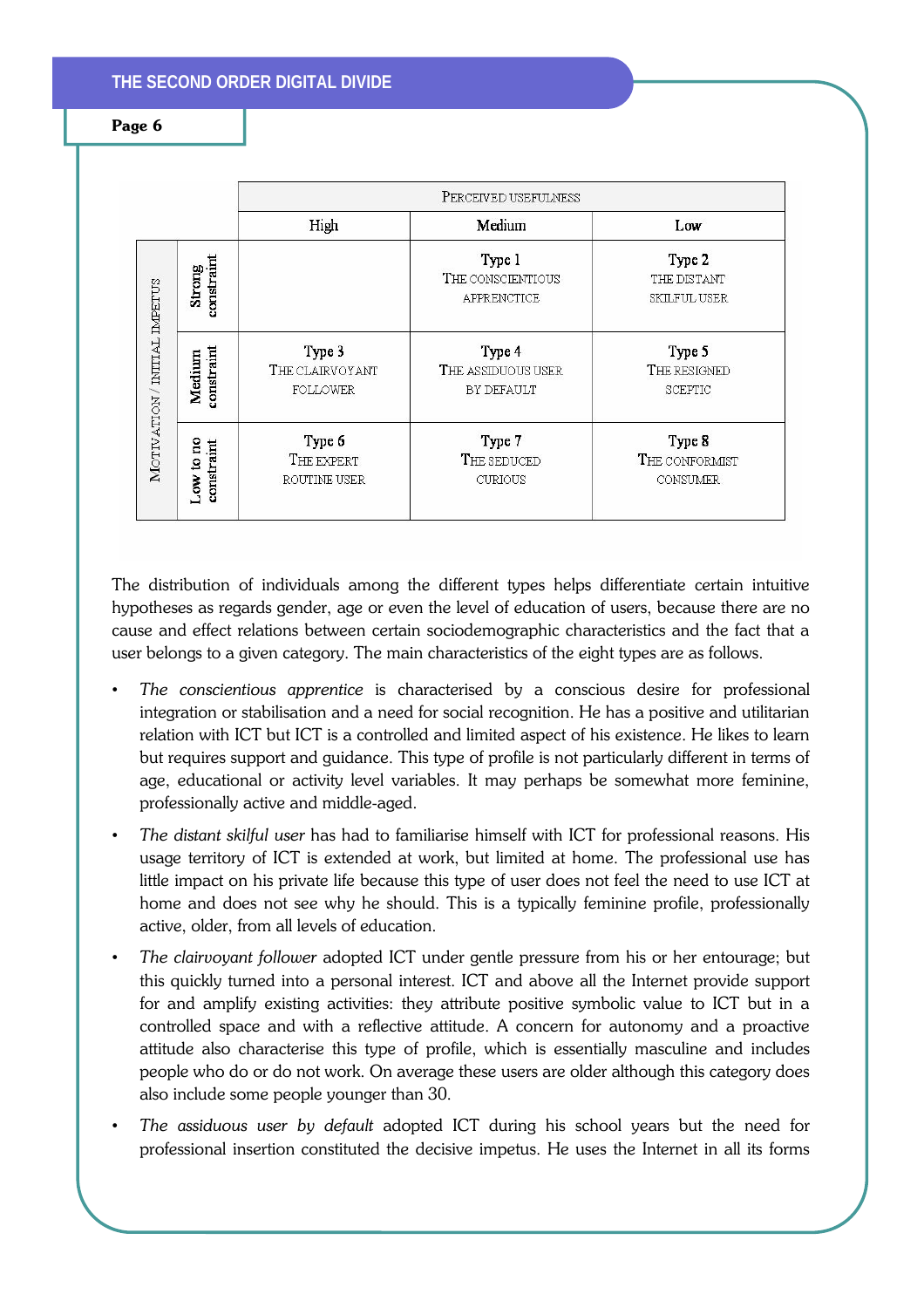and communicates a lot to break free from his isolation. He attributes considerable symbolic value to ICT: it is his link with the world. This profile is usually young, socially vulnerable, often in situations of transition and with a relatively low cultural capital.

- *The resigned sceptic* started using ICT without great enthusiasm, under moderate pressure from his professional or private entourage. He uses ICT sparingly. His learning process is often laborious, not very autonomous, dispassionate and without underpinning project. He is a resistance fighter who has given up but who is aware of his withdrawn position. This user sometimes attributes negative symbolic value to ICT. This type of profile is typical of all ages, it can be feminine or masculine, active or inactive. It is essentially marked by a rather high cultural capital (the vast majority of these persons have a degree in higher education).
- *The expert routine user* is an individual whom early familiarisation and sustained curiosity have led to extend his area of use, which continues to grow. He is an assiduous user and his use has been incorporated in his daily life. This user attributes positive symbolic value to ICT in combination with a proactive attitude. This profile is typically young (most users are under 30), at work, both feminine and masculine, including many graduates of higher education but also a significant number of people with lower education levels.
- *The seduced curious* is moved by a desire to discover ICT, which progressively take on a meaning in his daily life. He tinkers around with ICT, which take on a highly positive symbolic meaning to him. He is independent. This profile is rather masculine and active, but there is no distinction in terms of age or level of studies.
- *The conformist consumer* expresses his need for social affiliation through the ownership of symbolic high-tech objects. His use of the Internet is intensive and concentrated in the areas of entertainment and communication. ICT is not part of his professional environment. He does not feel the need for training. This type of profile has a lower cultural capital (no graduates of higher education). Age is also important in this category, with the majority aged 30 or less.

# **An attitude to learning that is conditioned by perceived usefulness and the meaning attributed to ICT usage**

ICT skills are at the heart of several studies of the second order digital divide. Confirmed users acquire and develop their ICT skills through different channels and based on different behaviours: they learn about ICT at school, through formalised arrangements such as a qualifying job training or training organised through an organisation, but also through informal types of training, i.e., on the go, at work or through self-study. People frequently combine different types of training, whether formal (at school, specific training) or not (on the go or selftaught). Four types of attitudes to learning can be distinguished:

− *A positive and proactive attitude to learning.* Here we find the clairvoyant follower, the expert routine user, the seduced curious and the assiduous user by default, i.e. 55% of those persons interviewed. They combine learning on the go and the use of targeted training modules. They are independent and capable of making choices. They know where to go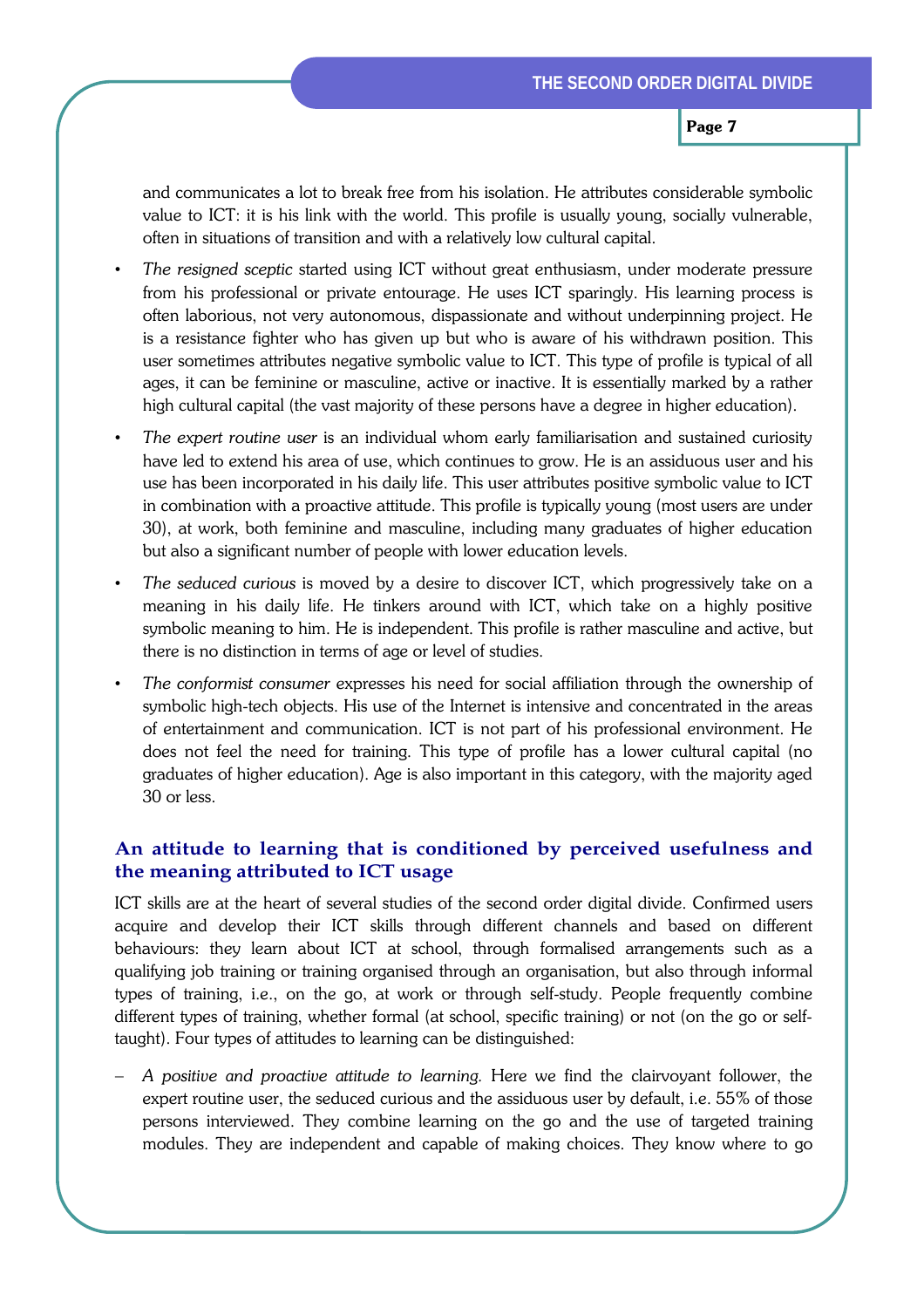and who to contact to acquire the knowledge that they are looking to acquire.

- − *A positive but reactive attitude to learning.* Here we find the conscientious apprentice and the distant skilful user. Their learning process is characterised by guidance and support from their professional environment or through targeted training.
- − *A distant attitude to learning marked by disinterest.* Here we find those users who are satisfied with the achieved level of skills and who do not ask themselves whether they need to learn more. They are the conformist comsumers. To them the computer is primarily an entertainment tool, which does not require a learning obligation.
- − *A superficial attitude to learning with a low return.* The resigned sceptic has a special attitude to the learning of ICT skills. Although he has good cultural capital, he laboriously progresses and constantly finds himself relearning the same basic skills. There is little investment in learning because he is not motivated by what could be his personal gain, whether in his personal life or at professional level.

The perceived usefulness of ICT use, as well as the symbolic value attributed to ICT will shape and condition the individual user trajectories and their attitude to learning, even more than their educational level or more generally, their cultural capital.

#### **Varying impacts in terms of social integration**

Five key areas of social integration have been retained in the analysis: social activities (interaction with family or friends, or within a cultural group or community); productive activities (paid work or training); political or civic activities; activities related to private or public consumption; personal development (specifically autonomy and self-esteem).

In the trajectories that were analysed these areas appear to interact with ICT usage but in a rather uneven manner and never concomitantly. The standard profile of the "good student of the information society" is that of an individual who searches for, creates or exploits positive interactions between his use of ICT and his accomplishments or opportunities in each of the five key areas, which determine his level of social integration. Only one group of users – the clairvoyant followers – approximates this ideal user, i.e., 13% of the sample. In many cases only two or three areas of social integration are significantly amplified by ICT use. To sum it up:

- − All ICT users tend to use ICT for communication purposes but the intensity of this use is quite different. Only in some cases is ICT used to underpin an individual's social activity.
- The productive activities will be significantly underpinned by ICT use among users whose trajectory is rooted in a professional environment.
- At political and civic level, the use of ICT can amplify or facilitate certain pre-existing actions or commitments but will not bring about or demultiply participatory or civic dynamics.
- − Consumer activities are dominant among conformist consumers. For many others they transform consumer behaviour patterns but do not take priority in the use of ICT.
- − Personnel development is without a doubt the area which is most impacted by the use of ICT, in varying degrees.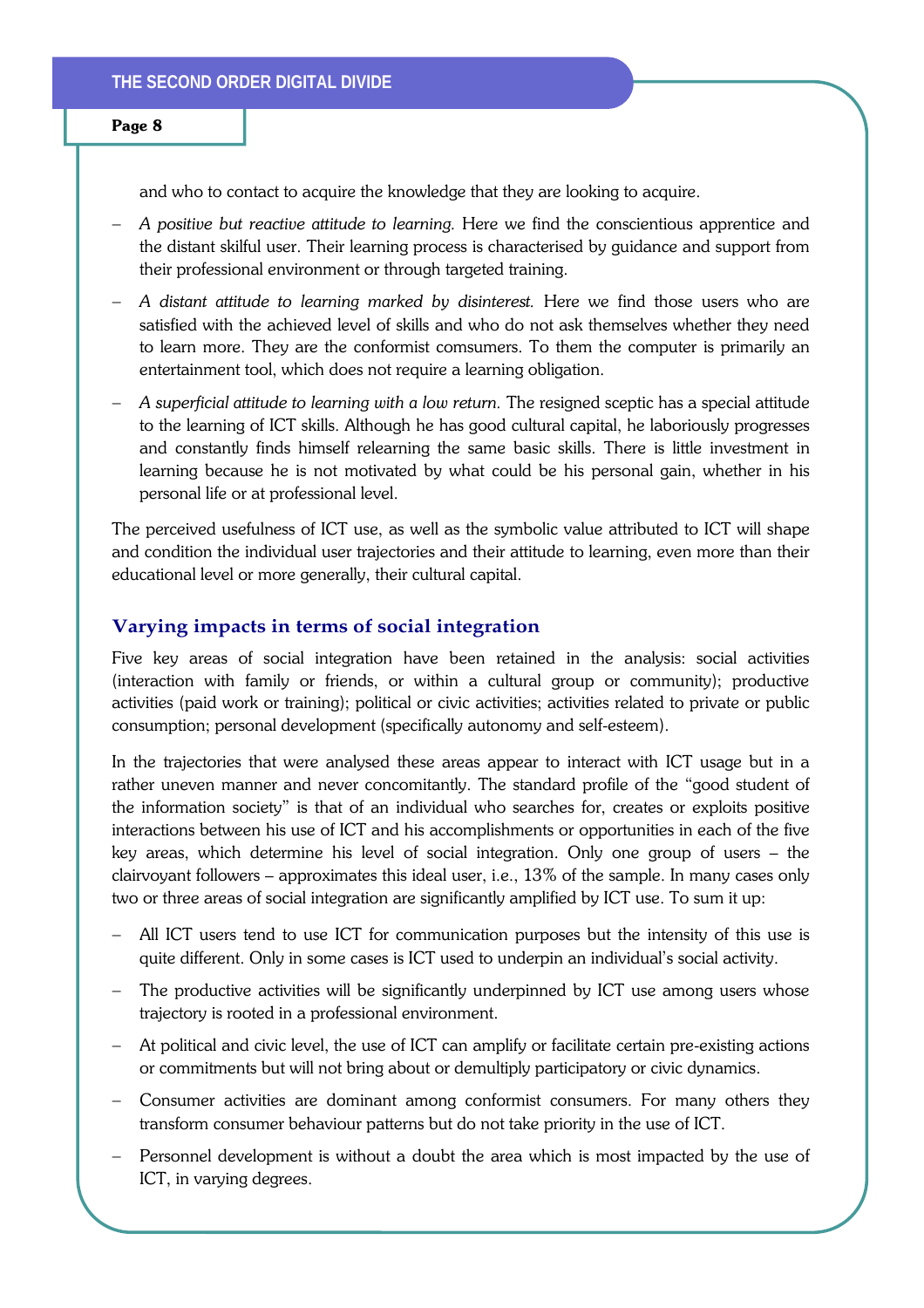The diversity of these influences in terms of social integration shows that there is no pre-existing causal relation between ICT use and better opportunities or performance in the five key areas of social integration. The relation is different depending on the types of users.

# **Indications of vulnerability that are typical of certain types of users**

The concept of vulnerability was used to develop a dynamic approach of the exclusion/inclusion binary in the analysis of user trajectories. Various criteria were used to assess the level of vulnerability within these individual trajectories:

- The level of autonomy, i.e., the capability to manage alone (in relation with the level of skills) and the capability to make decisions as regards learning. In addition to a certain degree of proactiveness, this includes the capability to identify the appropriate people or places, to establish a diagnosis and to project a future for oneself as an ICT user.
- − *ICT skills* include the determination of a threshold which an individual is deemed capable of achieving and even progressing, as well as the attitude to the learning process, views on training and the capability to teach oneself ICT skills.
- − *Available support* relates to all the resources that can be mobilised to help solve any difficulties that one may encounter.
- − *Risk behaviour* refers to potentially damaging behaviour such as Internet dependence, deviant behaviour, compulsive purchasing, financial risks.
- − *The symbolic value and the meaning* attributed to ICT also contribute to favouring or hindering an individual's relationship with ICT and his capacity to make use of it in line with his expectations and in line with a minimum norm of integration.
- − *The capability to make choices* and to leave one's mark on one's trajectory refers to the capability to choose uses that contribute added value to one's individual existence, to the capability to make consistent choices in terms of learning and the acquisition of knowledge as well as to the existence of a critical distance and a reflective attitude to ICT use.

The resigned sceptic and the conformist consumer (which together make up 31% of the respondents) are the two types that are the most vulnerable. Both have limited ICT skills and are not very autonomous but they have access to support (children, friends or colleagues). They distinguish themselves because of the value that they attribute to ICT. The resigned sceptic does not attribute much value to ICT and does not understand their relevance. He tends to withdraw and thus exposes himself to professional marginalisation because often these people work in professions that will be transformed by ICT sooner or later. Generally speaking, these people have an average or even high cultural capital and it is reasonable to suppose that they are capable of learning once they have gotten over their reticence. The conformist consumer, on the other hand, attributes more value to ICT but feels that the computer and the Internet are essentially for entertainment purposes. Their vulnerability is related to their low capability for making choices that will personally enrich them. This category also seems more exposed to risk behaviour.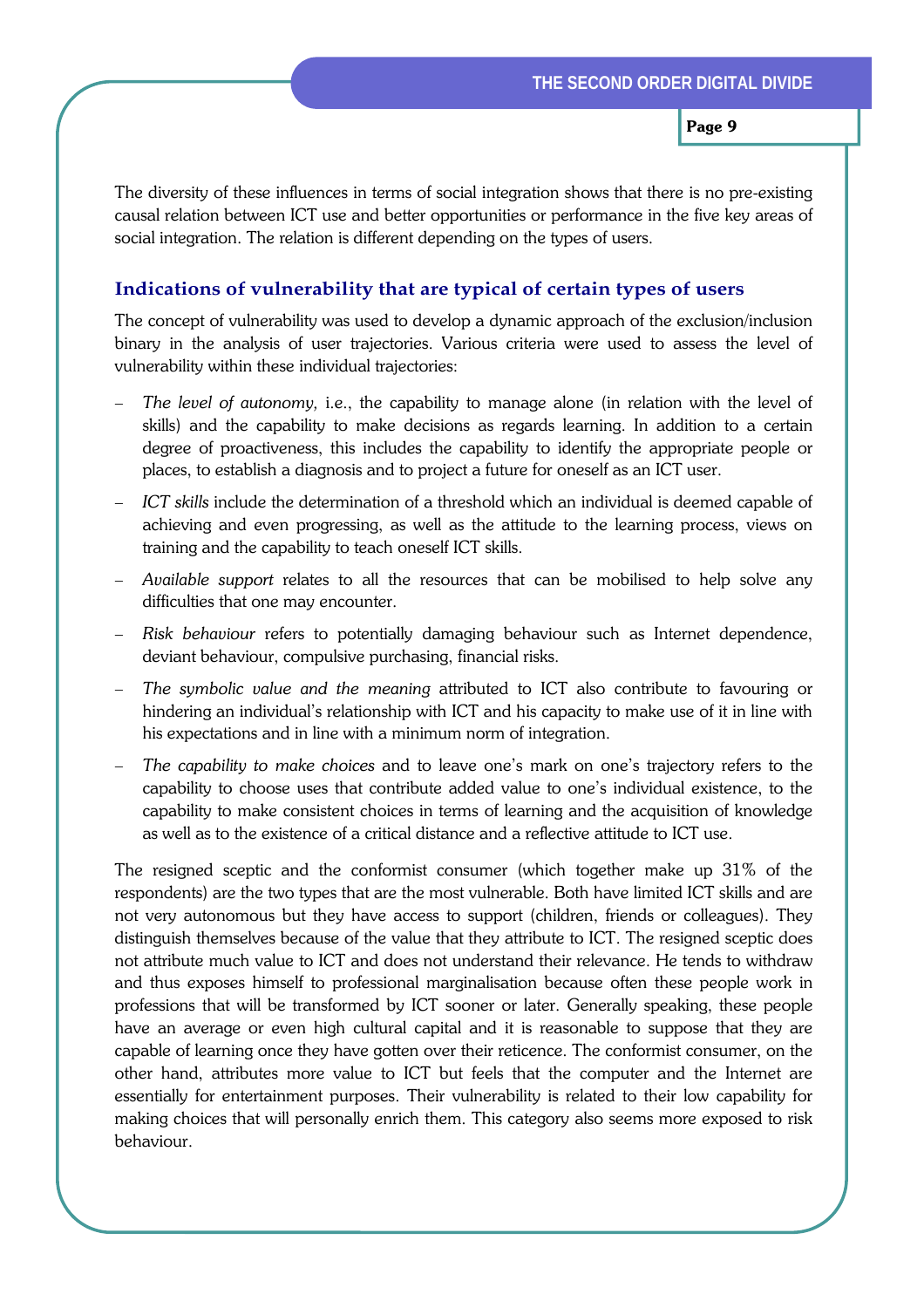It is difficult to see the world of ICT users in terms of groups that are characterised by sociodemographic variables, when we look at this world in terms of vulnerability, however, we see a number of risk factors rise to the surface. The aforementioned vulnerability factors are most frequently found among women, among economically inactive people, and among young people, who are more frequently found in vulnerable groups. These trends emerge from the qualitative analysis, not from a statistical measurement.

#### **From analysis to recommendations**

The outcome of this study lead us to question two types of policies that are frequently implemented in digital inclusion programmes: policies aimed at target groups and policies aimed at the development of the supply of services.

- Most of the digital inclusion policies, whether in Belgium or abroad, identify "risk groups", which require priority and specific measures: senior citizens, jobseekers, people without economic activity, people who live in rural zones, individuals and households with a low income, ethnic minorities, disabled persons as well as the inequality between men and women. The results of this study show that these target groups are not necessarily relevant in terms of the second order digital divide.
- The policies related to the information society often are based on the assumption that accelerated development of the supply of online services and contents will *ipso facto* result in a sort of democratisation of the use of ICT. The results of this study show that users are confronted with an increasing diversity as regards service and content providers and that they do not necessarily make their choices within the frame created by a policy designed to promote this supply of services. Users do not necessarily adopt these pre-formatted behaviours. User practices become less sensitive to the organisation of supply.

Next to this the study results also reveal that digital inequality is no longer married to social inequality. Our empirical work revealed situations of digital vulnerability without social vulnerability as well as other situations where the lack of digital vulnerability can co-exist with a high level of social vulnerability. Digital integration does not necessarily guarantee social integration. This conclusion confirms that it is necessary to ensure that digital inclusion policies overlap with social inclusion policies, especially when it comes to the job market integration, in education and in media education. It is insufficient to only concentrate on technological aspects.

The study results also show that certain causal relations, which are frequently used in the frame of the first order digital divide, must be nuanced when dealing with the second order digital divide. It is difficult to imagine the worlds of users in terms of well-defined risk groups. However the main factors of vulnerability – autonomy, skills, social support, symbolic value, capability to make choices – are often distributed unevenly in function of gender, age and professional activity.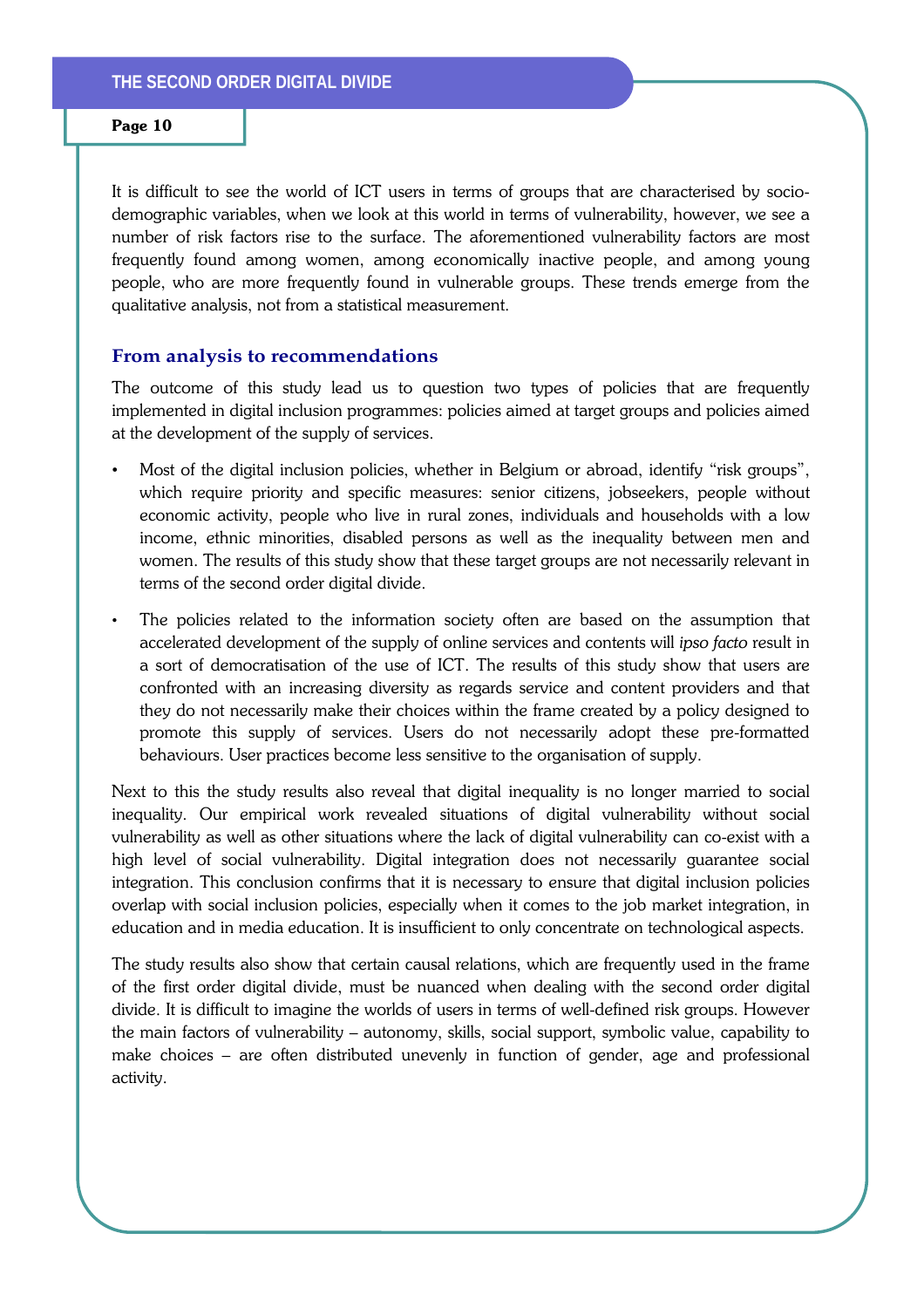### **The need to rethink the targeting of public policies**

Today's government policies are designed to implement various forms of institutional support to encourage ICT use: training, awareness campaigns, public access (among others in public digital spaces), certain types of financial or tax aid, a legal frame for online services, services of general interest, etc. Some forms of institutional support are designed for everybody while others are aimed at certain target audiences. The way in which target groups are determined must be rethought in function of the aforementioned conclusions.

The promotional chat about the supply of services will not convince users who feel a limited usefulness to ICT or who are reticent about using ICT. The message as regards the "absolute necessity" to use computers or the Internet in function of external constraints will not convince them either. The new needs that may attract this type of user are the increased communication possibilities, the fact that one can make oneself more visible to others and thus be more available, to join groups with the same interests.

In the case of people who are not very motivated to extend their usage territory, the customary promotional chat will not have an effect either. A good way of convincing these users to extend their area of use is to confront them with situations where ICT is integrated as an option without obligation, in activities related to other interests, such as culture or creative leisure. This recommendation also applies to people whose computer and ICT use is not anchored that much in their private life.

In the case of people who are interested to learn but who are not very independent, one should respond to their training needs but move beyond the threshold of digital literacy and instrumental skills or basic IT. The development of support centres or relay structures that can help people develop new skills and new uses at their own behest but with guidance is well suited to this target audience.

In the case of people whose use of ICT is confined to their professional environment, a pragmatic approach is necessary to show them the comparative advantages of ICT use in their daily life. This target audience may also be sensitive to messages that explain that ICT use offers possibilities for emancipation and greater freedom because this group is capable of taking advantage of opportunities when they see them.

In the case of the target audience which displays a possibility of compulsive behaviour, warning messages, paired with concrete examples, are relevant. These warnings should focus on the risk of addiction, of grafting and excessive debt. In the case of this target group it is important to continue to develop a legal frame to protect these consumers as well as information campaigns designed to inform these consumers. The new applications of web 2.0, especially the social networking sites, have to be included in this legal frame and in information campaigns, in addition to the traditional issues related to e-commerce.

Finally those target groups that do not run a vulnerability risk may also be targeted by policies that are designed to improve everyone's situation. These include tariff policies for Internet connections, downloading and the cost of online services, and a regulatory policy as regards the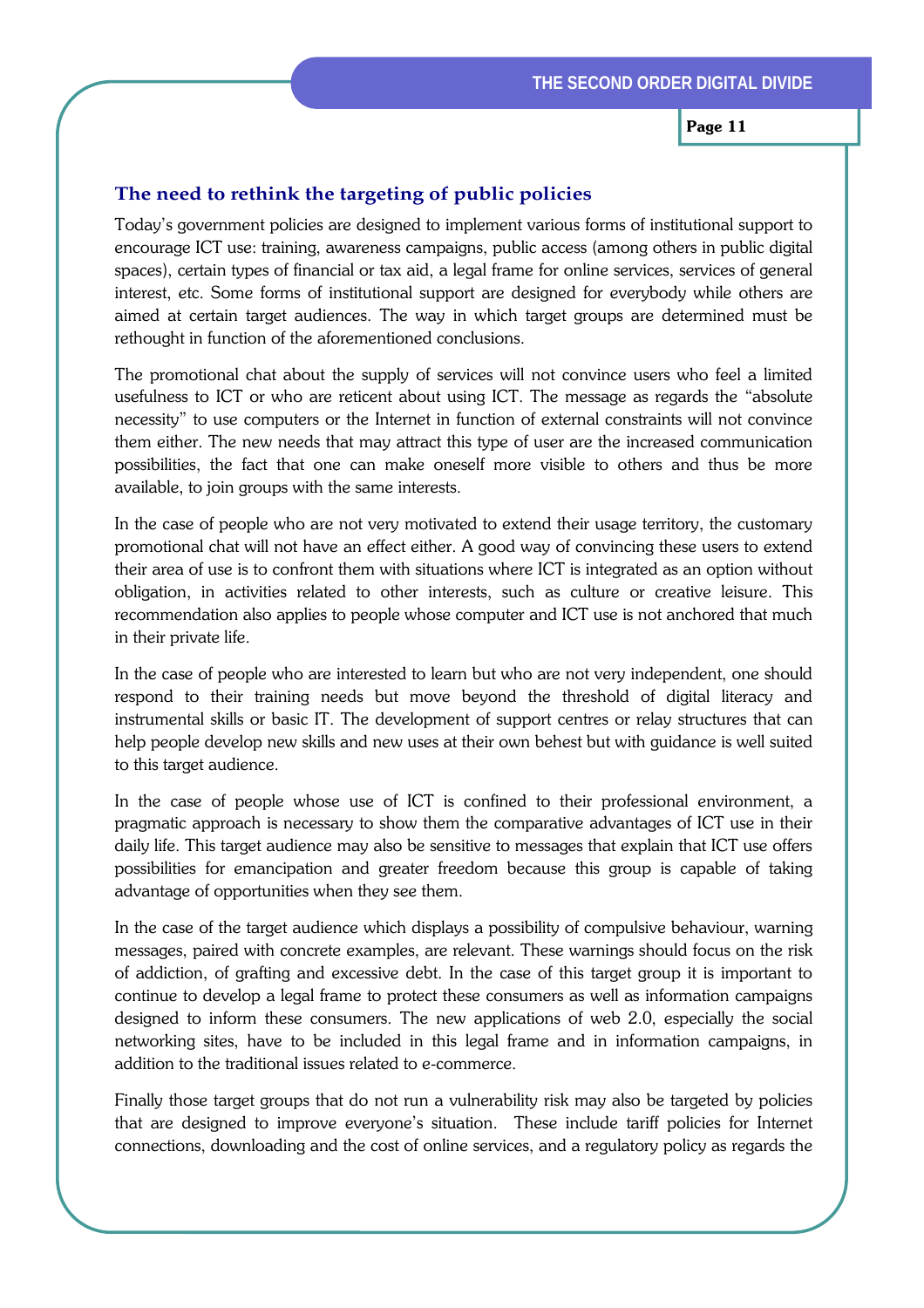legal frame for online services and the new applications of the interactive and participatory Internet.

# **Final reflections**

At the end of this study it is clear that the analysis of the second order digital divide is still largely reliant on conceptual frames and evaluation tools that have been put in place to understand, measure and reduce the first order digital divide. In a country like Belgium, however, and notwithstanding the persistence of a number of inequalities as regards access, the share of the population which is familiar to a certain extent with ICT and which regularly uses ICT, whether they like it or not, is on the rise. By analysing the possibilities for integration and the vulnerability risks among people who already use ICT, this study is *de facto* aimed at understanding the prospects for the future. At the same time, the results of this study show that ICT use is very diversified and that there are various user trajectories; they use different roads and lead to different destinations. The trajectories are less determined than foreseen by sociodemographic variables that explain the inequalities as regards access. Other markers, related to user situations, influence these trajectories: motivation, the place and meaning of use, the perceived usefulness, the attitude to learning.

Through the knowledge overview that has been established and the original empirical material which was gathered and interpreted, this study to a certain extent has become a point of inflection, or even a turning point in the reflection about digital inequalities.

Up until now policies regarding digital inclusion were often of a missionary nature. They were designed to convince citizens of the individual and collective benefits, of the necessity to conform to the social, political and economic norm of the information society, and most of all of a necessary democratisation of ICT access. By showing more interest in a target audience which already incorporated ICT in their daily life, to various extents, this study transcended the issue of "digital proselytizing". It reveals several contrasts between the user trajectories, usage territories and usage frames on the one hand, and the rationalising and somewhat euphoric vision which motivated the original promoters of the reduction of the digital divide. The empirical results show that digital inclusion does not necessarily guarantee social inclusion; the relation is more nuanced than this. The appropriation of ICT does not automatically lead to an improvement of all aspects of social integration but rather has a tendency to underscore the strengths of social participation and emphasise its weaknesses.

The outcome of this study also helps trace the contours of a new, more nuanced understanding of "digital vulnerability". This vulnerability in influenced, in part, by such factors as age, gender, level of education but also by other vulnerability markers: the level of autonomy, the level of ICT skills, the available social support, the sense and symbolic value attributed to ICT, the degree of exposure to risk behaviour, the capability to make choices and to keep control over one's own user trajectory. In this sense, this study brings new insights, as most of the existing studies concerning the second order digital divide mainly focus on digital skills and social resources. The outcome of this research pleads in favour of a resolutely cross-sectional approach to combating digital inequalities.